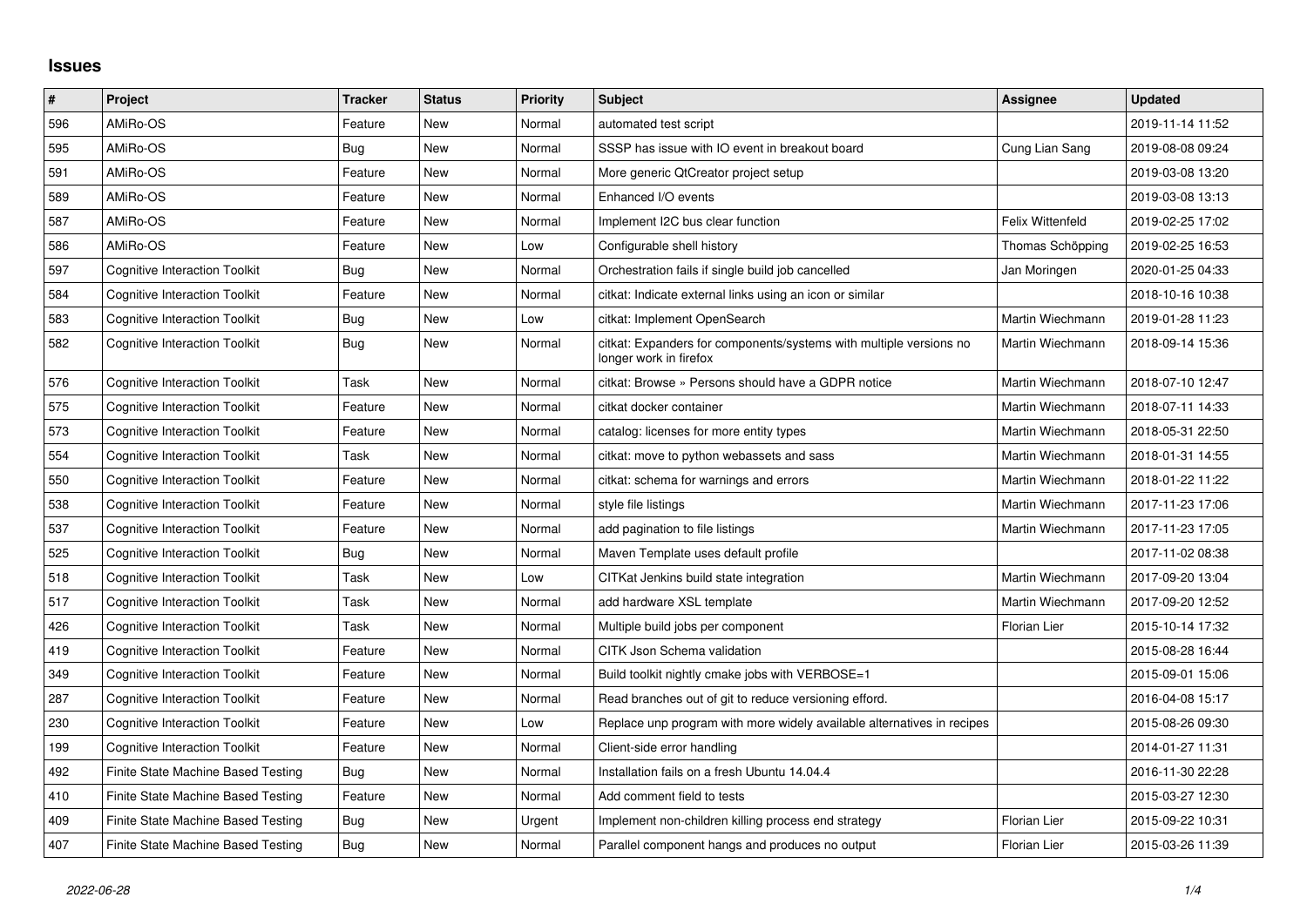| #   | Project                            | <b>Tracker</b> | <b>Status</b> | <b>Priority</b> | Subject                                                                    | Assignee                  | <b>Updated</b>   |
|-----|------------------------------------|----------------|---------------|-----------------|----------------------------------------------------------------------------|---------------------------|------------------|
| 392 | Finite State Machine Based Testing | Feature        | New           | Normal          | Delay after kill                                                           | Florian Lier              | 2015-03-13 10:04 |
| 391 | Finite State Machine Based Testing | Feature        | <b>New</b>    | Normal          | Timeout stdout observer                                                    | Florian Lier              | 2015-03-13 10:04 |
| 390 | Finite State Machine Based Testing | Feature        | New           | Normal          | Clean-up step if system fails                                              | Florian Lier              | 2015-03-13 10:04 |
| 389 | Finite State Machine Based Testing | Feature        | New           | Normal          | Easy - Mode                                                                | <b>Florian Lier</b>       | 2015-03-13 10:04 |
| 387 | Finite State Machine Based Testing | Bug            | <b>New</b>    | Normal          | fsmt_iniparser crashes if command line contains the & sign                 | Florian Lier              | 2015-03-13 10:04 |
| 443 | GazeTK                             | Feature        | New           | Normal          | Visualize the eye gaze within the gazetkhub window                         | Sai Anirudh<br>Kondaveeti | 2015-12-09 17:39 |
| 442 | GazeTK                             | Feature        | <b>New</b>    | Normal          | Application and plugin specific setting storage                            |                           | 2015-12-09 17:38 |
| 441 | GazeTK                             | Feature        | <b>New</b>    | Normal          | Dialog to show the plugins                                                 |                           | 2015-12-09 17:37 |
| 440 | GazeTK                             | Feature        | New           | Normal          | Work on the GazeTkHub GUI                                                  | Sai Anirudh<br>Kondaveeti | 2015-12-09 17:35 |
| 439 | GazeTK                             | Feature        | <b>New</b>    | Normal          | Connection to Browser                                                      |                           | 2015-12-09 17:35 |
| 438 | GazeTK                             | Feature        | <b>New</b>    | Normal          | Protobuffer integration                                                    | Thies Pfeiffer            | 2015-12-09 17:35 |
| 437 | GazeTK                             | Feature        | New           | Normal          | Write a basic Tobii eye tracking workflow                                  |                           | 2015-12-09 17:31 |
| 436 | GazeTK                             | Feature        | New           | Normal          | Write basic tobii eye tracking plugin                                      | Sai Anirudh<br>Kondaveeti | 2015-12-09 17:31 |
| 581 | hlrc                               | Bug            | <b>New</b>    | Normal          | flobi lookat does not work anymore due to hardcoded floka prefix           |                           | 2018-08-15 11:20 |
| 528 | Image Component Library            | Bug            | <b>New</b>    | Low             | camera render in scene if pos is 0,0,0                                     |                           | 2017-11-09 12:22 |
| 499 | Image Component Library            | <b>Bug</b>     | New           | Low             | Does not build with C++98                                                  |                           | 2017-11-22 22:23 |
| 496 | <b>IPAACA</b>                      | <b>Bug</b>     | New           | Normal          | RSB calls should never block                                               |                           | 2017-01-26 15:17 |
| 495 | <b>IPAACA</b>                      | Bug            | <b>New</b>    | Normal          | Updates get applied even if revision is outdated                           |                           | 2017-01-26 15:16 |
| 488 | <b>IPAACA</b>                      | Feature        | <b>New</b>    | Normal          | ipaaca_pb2 should lie inside ipaaca package and in the PYTHONPATH          |                           | 2016-09-12 13:24 |
| 472 | <b>IPAACA</b>                      | Task           | <b>New</b>    | Normal          | Should basic logging (level >= WARNING) be enabled by default?             | Hendrik Buschmeier        | 2016-03-08 15:29 |
| 470 | <b>IPAACA</b>                      | Feature        | New           | Normal          | v3: Event queueing                                                         |                           | 2016-02-18 14:09 |
| 469 | <b>IPAACA</b>                      | Feature        | <b>New</b>    | Normal          | v3: Thread-safe iterators                                                  |                           | 2016-02-18 14:11 |
| 468 | <b>IPAACA</b>                      | Feature        | <b>New</b>    | Normal          | v3: Better IU access via Buffer interface                                  |                           | 2016-02-18 13:11 |
| 467 | <b>IPAACA</b>                      | Feature        | New           | Normal          | v3: Linked IU events / Batch updates on the IU [event] level               |                           | 2016-02-22 16:17 |
| 466 | <b>IPAACA</b>                      | Feature        | New           | Normal          | IPAACA v3                                                                  |                           | 2016-02-16 14:52 |
| 465 | <b>IPAACA</b>                      | Feature        | New           | Normal          | v3: TimeBoard extension                                                    |                           | 2016-02-16 14:29 |
| 464 | <b>IPAACA</b>                      | Feature        | New           | Normal          | v3: Sender tokens                                                          |                           | 2016-03-15 19:54 |
| 463 | <b>IPAACA</b>                      | Feature        | New           | Normal          | v3: Expose more event data                                                 |                           | 2016-02-16 14:30 |
| 435 | <b>IPAACA</b>                      | Feature        | New           | Normal          | Expose whether an ADDED event is caused through resending                  |                           | 2016-02-16 14:30 |
| 408 | <b>IPAACA</b>                      | Bug            | New           | Normal          | Delay/framedropping in AsapRealizer rendering when closing the<br>injector |                           | 2015-03-26 16:52 |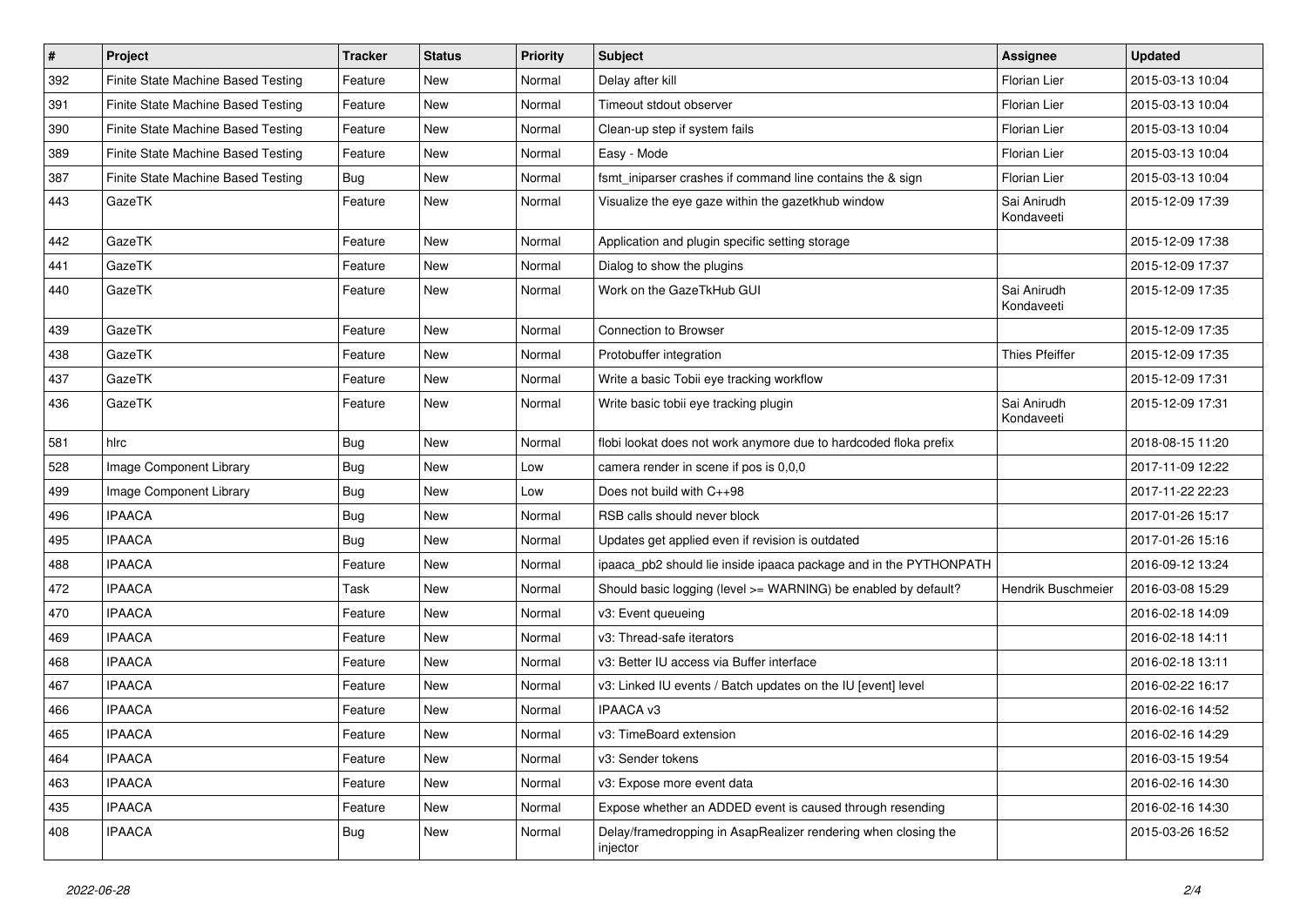| #   | Project                       | <b>Tracker</b> | <b>Status</b> | <b>Priority</b> | Subject                                                                               | Assignee                | <b>Updated</b>   |
|-----|-------------------------------|----------------|---------------|-----------------|---------------------------------------------------------------------------------------|-------------------------|------------------|
| 406 | <b>IPAACA</b>                 | Feature        | New           | Normal          | add time stamps to IUs/messages                                                       |                         | 2016-02-16 14:31 |
| 404 | <b>IPAACA</b>                 | Feature        | <b>New</b>    | Low             | JSON schema support                                                                   |                         | 2015-03-26 10:42 |
| 283 | ivTools                       | Bug            | New           | High            | ivrender colors broken depending on Mesa3D version                                    | Jens Peter<br>Lindemann | 2014-07-10 16:07 |
| 39  | ivTools                       | Feature        | New           | Urgent          | ivTrace: Reload 3D world parameters                                                   | Jens Peter<br>Lindemann | 2012-06-28 15:51 |
| 25  | ivTools                       | Feature        | <b>New</b>    | Normal          | Be more tolerant with AVI format                                                      | Jens Peter<br>Lindemann | 2011-12-05 10:47 |
| 449 | meta-cerebric                 | Feature        | <b>New</b>    | Low             | <b>DHCP Client for USB RNDIS</b>                                                      | <b>Timo Korthals</b>    | 2015-12-21 22:16 |
| 456 | meta-openrobotix              | Feature        | <b>New</b>    | Low             | Update to Yocto 2.0                                                                   | Timo Korthals           | 2016-01-13 16:44 |
| 455 | meta-openrobotix              | Feature        | New           | Normal          | Update to OpenCV 3.0                                                                  | <b>Timo Korthals</b>    | 2016-01-13 16:44 |
| 339 | meta-openrobotix              | Bug            | <b>New</b>    | High            | Check debricated opency.pc                                                            | <b>Timo Korthals</b>    | 2014-11-23 15:50 |
| 31  | OpenKC                        | Bug            | <b>New</b>    | Low             | wrong A,B,C values in okc_get_coords_des() and friends                                | Matthias Schöpfer       | 2012-02-14 15:36 |
| 162 | RML - RobotMetaLogger         | <b>Bug</b>     | New           | Normal          | When a gstreamer-tcp probe connects to a port that does not deliver<br>data, it hangs |                         | 2013-04-03 15:07 |
| 160 | RML - RobotMetaLogger         | Feature        | <b>New</b>    | Normal          | Add codec config key to screen probe                                                  | Florian Lier            | 2013-03-02 14:44 |
| 159 | RML - RobotMetaLogger         | Bug            | <b>New</b>    | Normal          | Documentation on the screen probe                                                     | Florian Lier            | 2013-03-02 14:28 |
| 145 | RML - RobotMetaLogger         | Support        | <b>New</b>    | High            | Documentation additions DRAFT                                                         | <b>Florian Lier</b>     | 2013-03-02 14:27 |
| 144 | RML - RobotMetaLogger         | Support        | New           | Normal          | PYTHONPATH / LIBDIR unclear                                                           | Florian Lier            | 2013-02-19 00:27 |
| 26  | RML - RobotMetaLogger         | Feature        | New           | Normal          | integrate Video-Conversion Scripts                                                    |                         | 2011-12-16 16:36 |
| 23  | RML - RobotMetaLogger         | Feature        | <b>New</b>    | Normal          | Manage capture configuration through CLI tool                                         | Ingo Lütkebohle         | 2011-10-27 16:14 |
| 139 | XTT - eXtensible Task Toolkit | Bug            | New           | Normal          | RSB-Client has outdated serial on cancel                                              |                         | 2013-01-28 16:54 |
| 137 | XTT - eXtensible Task Toolkit | Bug            | <b>New</b>    | Normal          | eventbus-rsb cannot handle scope /                                                    |                         | 2013-01-10 13:19 |
| 136 | XTT - eXtensible Task Toolkit | Bug            | New           | Normal          | Modifying the specification for result_available can clash with updates               |                         | 2012-12-19 10:46 |
| 135 | XTT - eXtensible Task Toolkit | Bug            | <b>New</b>    | Normal          | List-syntax creates object instead of list                                            | Ingo Lütkebohle         | 2012-12-05 10:04 |
| 132 | XTT - eXtensible Task Toolkit | Feature        | <b>New</b>    | Normal          | Capability query mechanism                                                            | Ingo Lütkebohle         | 2012-12-05 15:25 |
| 129 | XTT - eXtensible Task Toolkit | Bug            | New           | Low             | Overlapping task-initations break merge-support                                       | Ingo Lütkebohle         | 2012-11-26 13:52 |
| 128 | XTT - eXtensible Task Toolkit | Feature        | <b>New</b>    | Normal          | Confirmation of 'completed' state                                                     |                         | 2012-11-22 16:24 |
| 125 | XTT - eXtensible Task Toolkit | Feature        | New           | Low             | Path language for dapi-json                                                           |                         | 2012-11-16 10:37 |
| 122 | XTT - eXtensible Task Toolkit | Support        | New           | Normal          | Move event id and timestamps into TaskState structure                                 | Ingo Lütkebohle         | 2012-10-29 17:05 |
| 119 | XTT - eXtensible Task Toolkit | Bug            | New           | Normal          | RSB binary support of TaskState                                                       |                         | 2012-10-02 17:17 |
| 117 | XTT - eXtensible Task Toolkit | <b>Bug</b>     | New           | Normal          | TSV mapper does not ensure all data is one line                                       |                         | 2012-09-25 17:36 |
| 113 | XTT - eXtensible Task Toolkit | Feature        | New           | Low             | Merge-Support für EAF-Files                                                           |                         | 2012-11-16 10:39 |
| 44  | XTT - eXtensible Task Toolkit | Feature        | New           | Normal          | display entry/exit events in the observer GUI                                         | Ingo Lütkebohle         | 2012-07-24 18:52 |